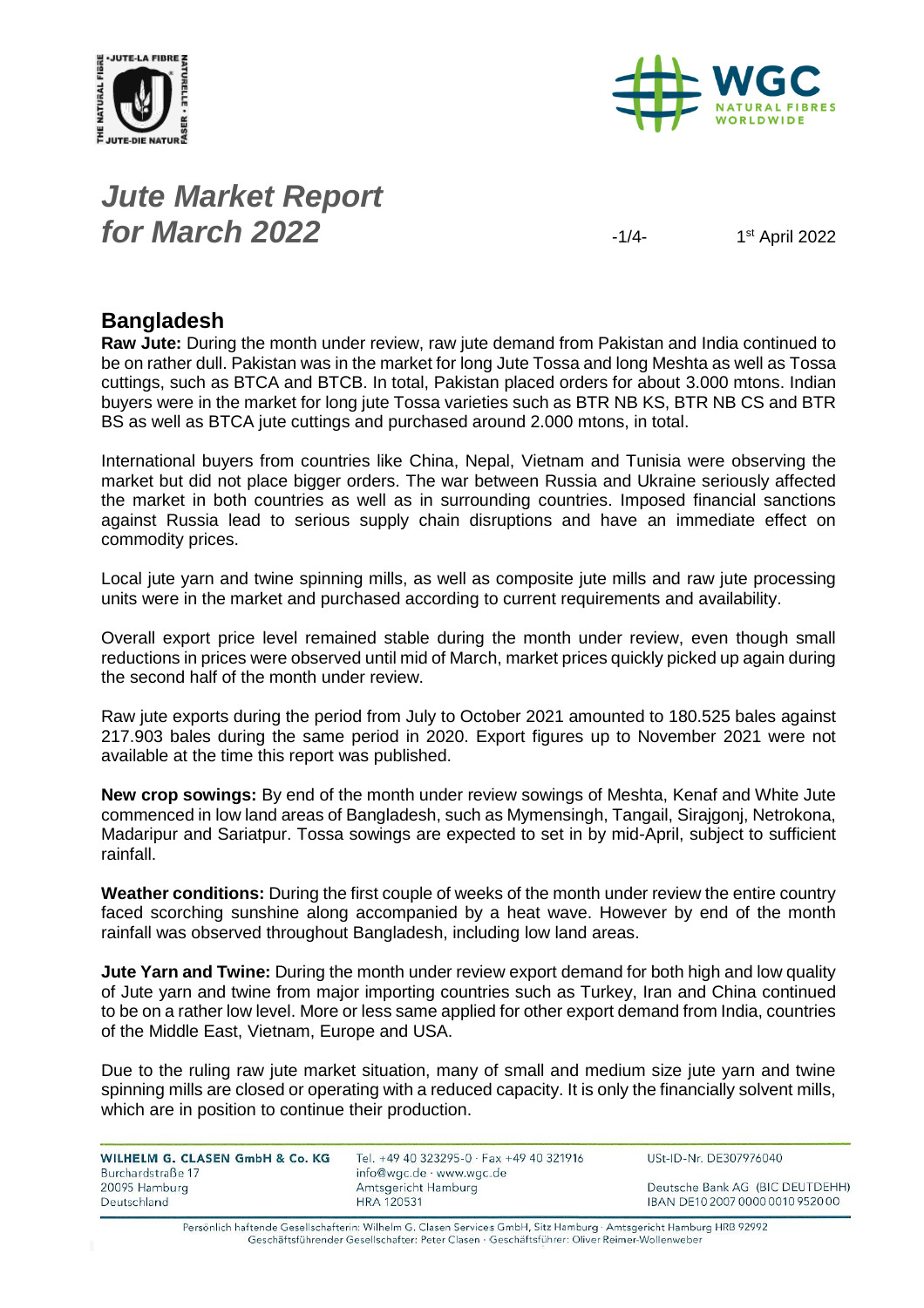



# *Jute Market Report for March* **2022**  $\frac{1}{2}$

 $1<sup>st</sup>$  April 2022

**Export price:** Export prices for both light and heavy count of jute yarns and twines remained stable during the month under review. The main reason for the stability of market prices is the continuously slow demand from major importing countries.

**Jute Goods:** Export demand for Hessians and Sackings from Europe, Australia, Iran, China, Vietnam and USA was quite sluggish during the month under review. Jute CBC demand from the regular importing countries like Europe, UK, Australia and New Zealand was also quite slow during the month under review.

During the month under review, export prices developed as follows:

| Hessians: | stable |
|-----------|--------|
| Sacking:  | stable |
| CBC:      | stable |

During the month under review a three day exhibition on the diversified use of jute took place in Dhaka. At the event, Agriculture Minister Muhammad Abdur Razzaque said the agriculture ministry had prepared a roadmap to attain self-sufficiency in jute seed production, in order to minimize the dependency on import of jute seeds from India. The target is to be in position to cultivate the required volume of seeds in Bangladesh in three years from now. At the moment, Bangladesh requires some 5.500 mtons of jute seeds, which is mainly imported from India so far.

On occasion of "The National Jute Day 2022" Prime Minister Sheikh Hasina published a message in which she stated: "The present government has been working relentlessly to improve the living standard of the common people. Our goal is to establish Bangladesh as a developed-prosperous country by 2041 and I believe that jute and jute goods would be one of the main means in achieving that goal."

The ultimate goal of the event is to create awareness about the jute sector itself as well as to bring back the golden heritage of the golden fibre.

**COVID-19 update:** Bangladesh witnessed a further reduction of fresh cases, i.e. the number of daily new cases dropped from 799 cases on March 1<sup>st</sup> to 72 cases on March 30<sup>th</sup>.

**Freight Market:** A. P. Moller-Maersk Group said the Shanghai lockdown will severely hurt trucking services and increase transport costs, as China's intensifying efforts to fight the spread of Covid-19 further rattles global supply chains. Shanghai began to lock down half of the city on March  $28<sup>th</sup>$ and intends to do the same to the other half for four days starting on April 1 $\rm st$  in a two-stage testing exercise.

| WILHELM G. CLASEN GmbH & Co. KG | Tel. +49 40 323295-0 · Fax +49 40 321916 | USt-ID-Nr. DE307976040           |
|---------------------------------|------------------------------------------|----------------------------------|
| Burchardstraße 17               | info@wgc.de · www.wgc.de                 |                                  |
| 20095 Hamburg                   | Amtsgericht Hamburg                      | Deutsche Bank AG (BIC DEUTDEHH)  |
| Deutschland                     | <b>HRA 120531</b>                        | IBAN DE10 2007 0000 0010 9520 00 |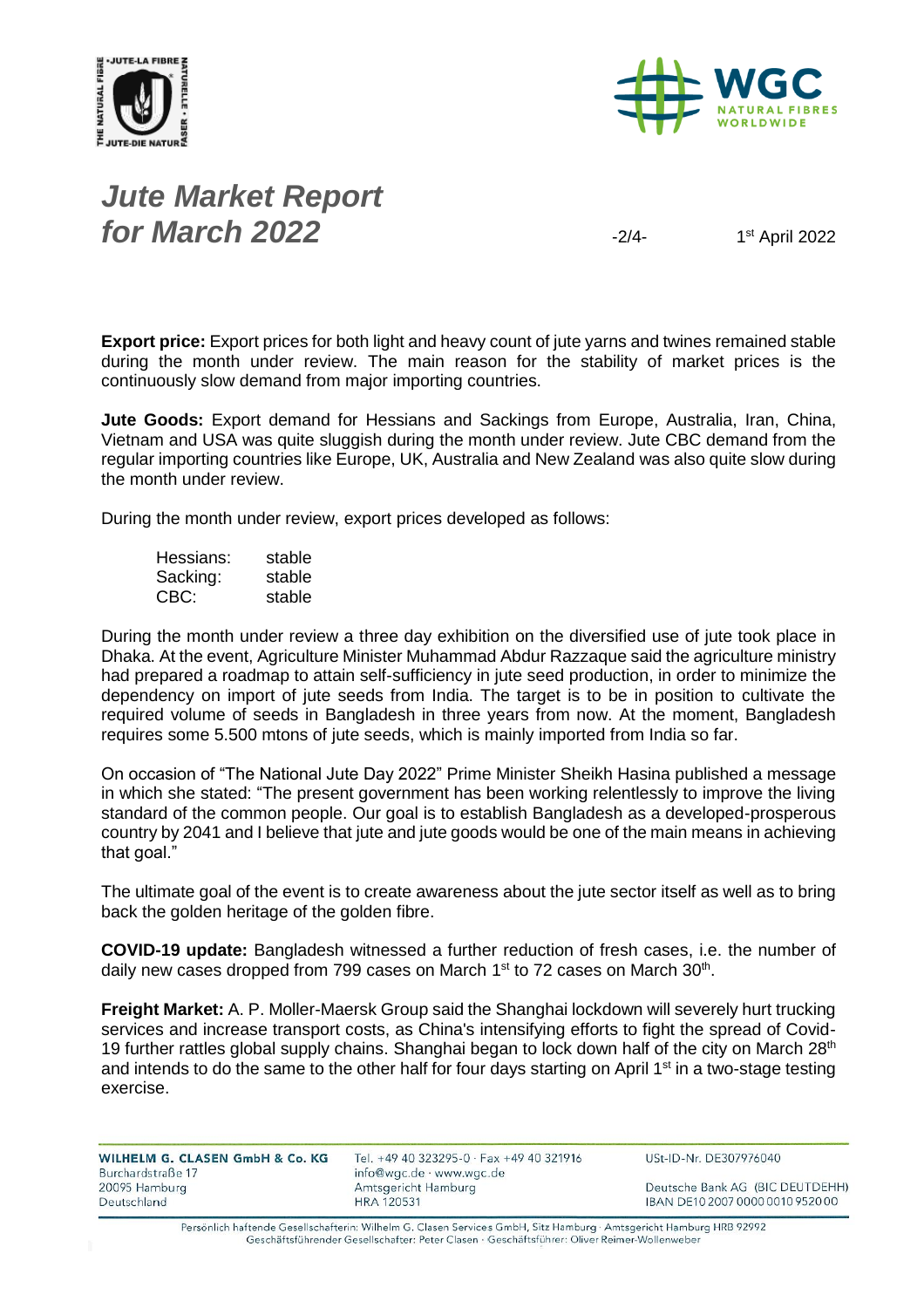



# *Jute Market Report for March* **2022**  $\frac{3}{4}$

 $1<sup>st</sup>$  April 2022

While it has kept its airports and deep-water port open, it has imposed stringent movement curbs, barring unapproved vehicles from streets and telling millions of people not to leave their homes.

"Trucking service in and out (of) Shanghai will be severely impacted by 30 per cent due to a full lockdown on Shanghai's Pudong and Puxi areas in turn until 5th April," Maersk, the world's secondlargest container shipping company, said in an advisory to clients. It adding that warehouses in Shanghai would be closed until April 1<sup>st</sup>. "Consequently, there will be longer delivery time and a possible rise in transport costs such as detour fee and highway fee."

#### **India**

**Raw Jute:** The ruling market prices quoted by the Jute Balers Association (JBA) end of last month were fixed by the Indian Jute Commissioner as follows: TD-4 IRs 6.800 and TD-5 IRs 6.500 per 100 kgs. However market prices fluctuating between IRs 7.000 to 7.300 for TD-5. At the day this report was prepared it was IRs 7.150.

According to local reports, jute mills received some 421.000 bales in March against 466.000 bales during the month of February.

Action from regulating authority are still expected but so far market price level remained more or less stable. According to local sources stockists and raw jute traders tend to offer limited quantities according to mill's daily requirements. Since the daily demand of the jute mills did not increase significantly, prices are not expected to decline. The first indicators of new crop should be a deciding factor when it comes to market price level.

**Weather conditions:** There are early indications of another more or less normal monsoon in India, this year. First north-wester rainfall took place by end of February, but since then no further showers were witnessed. The current weather conditions are quite warm with temperatures around 36 degrees Celsius, in some parts of the country temperature went up to even 43 degrees Celsius.

**Jute Yarn and Twine:** In view of the increasing market prices for jute yarn and twine imports from Bangladesh, local demand for jute yarns and twines increased during the month under review.

**Jute Goods:** Situation during the month under review presents itself as follows: Prices for Hessians increased by around 4 per cent compared to February 2022. Selective mills asking for premium of 7 % against prices quoted by "standard" mills. Export demand continued to remain dull during the month under review. Same applies more or less for local demand. During the month under review market prices for sackings marginally increased and ruling around: IRs 107.000 to 113.000 per mton, with selective mills asking for premium of 6 % against prices quoted by "standard" mills.

| WILHELM G. CLASEN GmbH & Co. KG | Tel. +49 40 323295-0 · Fax +49 40 321916 | $USt-I$     |
|---------------------------------|------------------------------------------|-------------|
| Burchardstraße 17               | info@wgc.de · www.wgc.de                 |             |
| 20095 Hamburg                   | Amtsgericht Hamburg                      | Deut        |
| Deutschland                     | <b>HRA 120531</b>                        | <b>IBAN</b> |

D-Nr. DE307976040

sche Bank AG (BIC DEUTDEHH) DE10 2007 0000 0010 9520 00